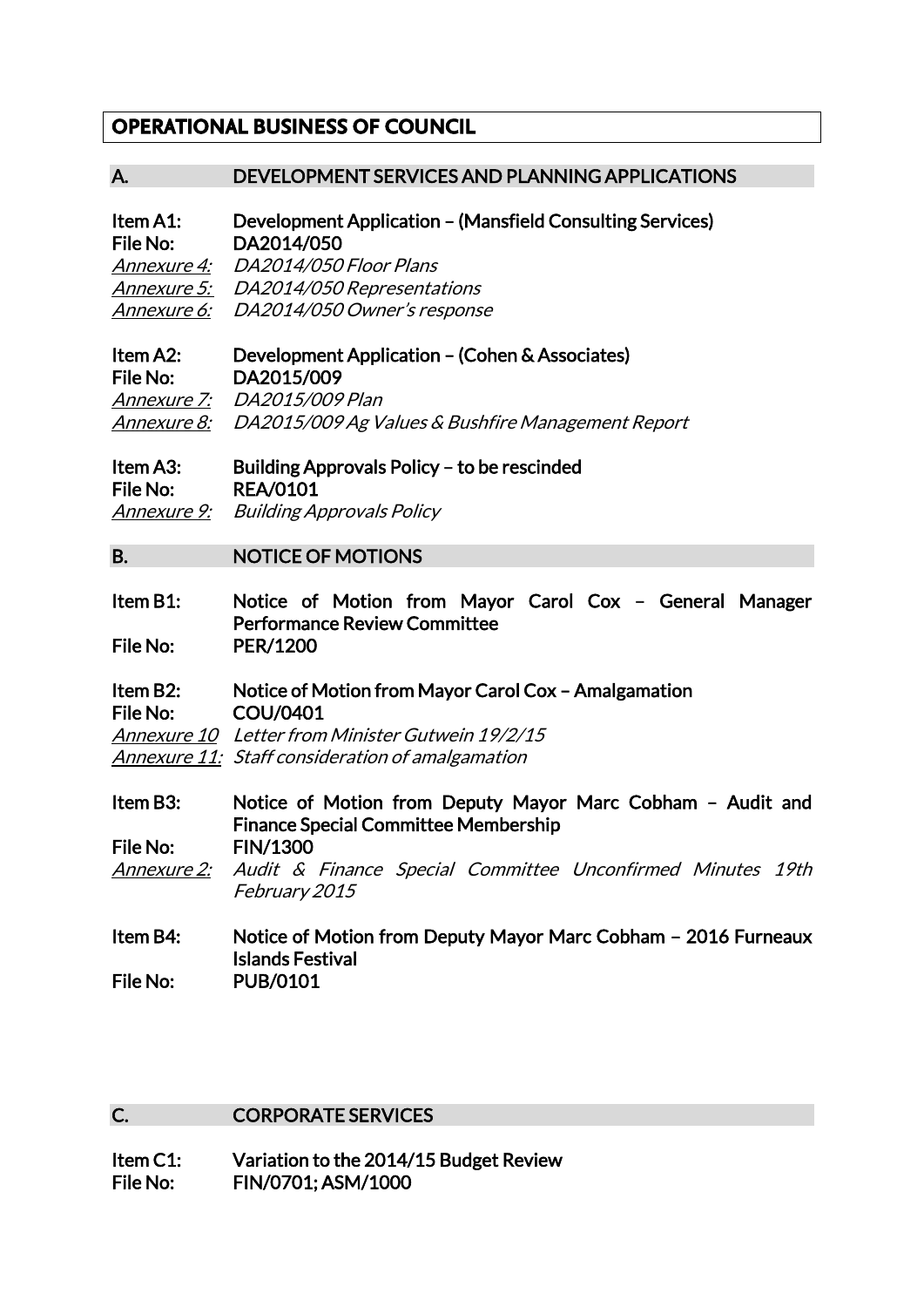# D. GOVERNANCE

Item D1: Travel & Accommodation Policy File No: FIN/1300 Annexure 13: Travel & Accommodation Policy

Item D2: Uniform Policy File No: PER/0602 **Annexure 14: Uniform Policy** 

Item D3: Elected Members' Allowances & Reimbursements Policy File No: COU/0600 Annexure 15: Elected Members' Allowances & Reimbursements Policy

Item D4: Personal Information Protection Policy File No: ADM/0900 Annexure 16: DRAFT Personal Information Protection Policy

# Item D5: Funeral Director Policy – to be rescinded File No: CSV/0600

Annexure 17: Funeral Director Policy

Item D6: Cape Barren Island Policy – to be rescinded File No: COU/0600 Annexure 18: Cape Barren Island Policy

Item D7: Waiver of Fees Policy File No: FIN/0701 Annexure 19: DRAFT Waiver of Fees Policy

Item D8: Extraordinary Community Grant Application File No: FIN/0905 Annexure 20: For Elected Members only

Item D9: Proposal for Shared Services with Brighton File No: ADM/0750 Annexure 21: Tasmanian Local Government Common Services Model

Item D10: Councillor Resolution Report File No: COU/0600 Annexure 22: Councillor Resolution Report March 2015